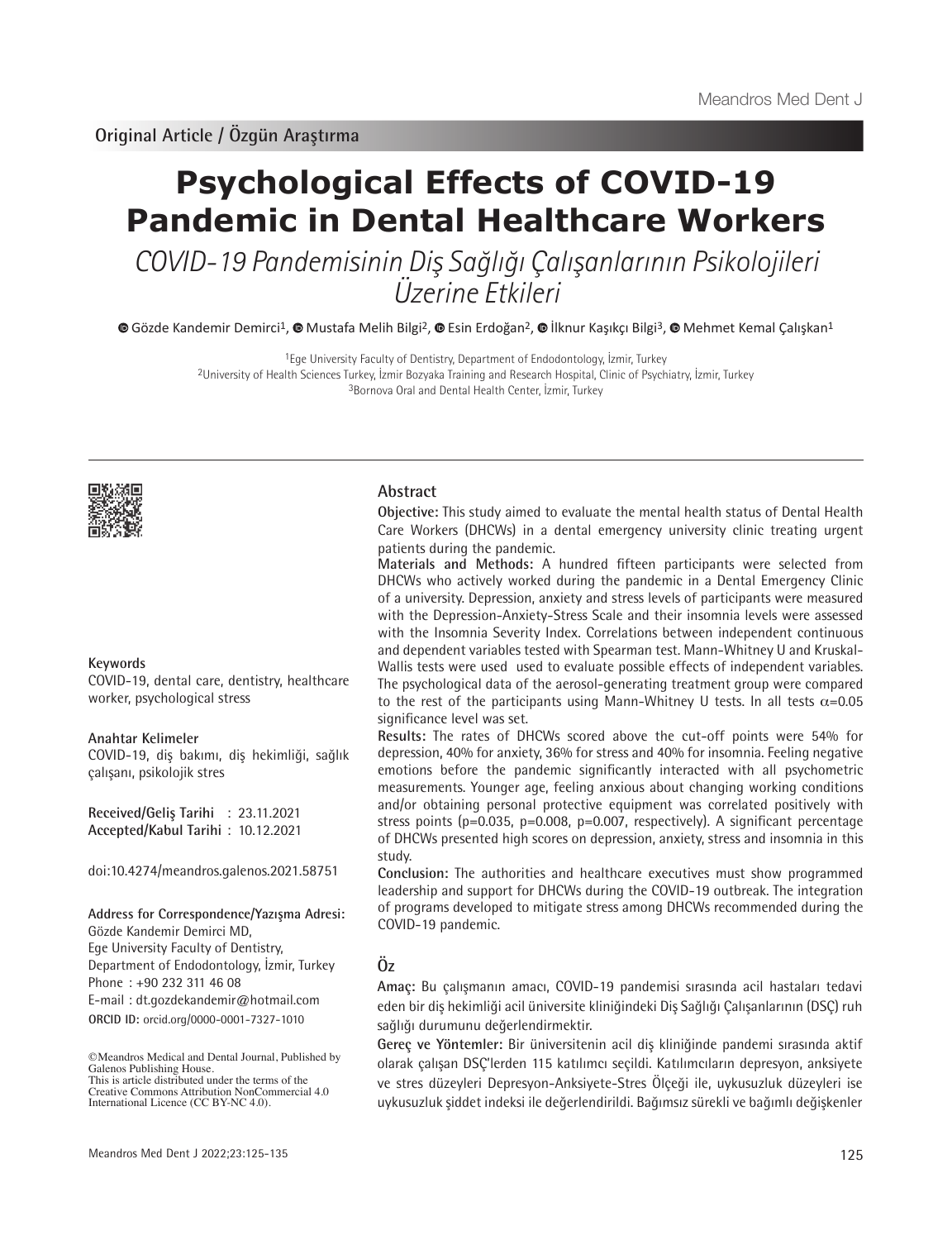arasındaki korelasyonlar Spearman testi ile test edildi. Bağımsız değişkenlerin olası etkilerini değerlendirmek için Mann-Whitney U ve Kruskal-Wallis testleri kullanıldı. Aerosol oluşturan tedaviler grubunun psikolojik verileri, Mann-Whitney U testi kullanılarak diğer katılımcılarla karşılaştırıldı. Tüm testlerde  $\alpha$ =0,05 anlamlılık düzeyi kabul edilmektedir.

**Bulgular:** Kesme puanının üzerinde puanlanan DSÇ'lerin oranı depresyon için %54, anksiyete için %40, stres için %36 ve uykusuzluk için %40 idi. Pandemiden önce olumsuz duygular hissetmek, tüm psikometrik ölçümlerle önemli ölçüde etkileşime girdi. Yaşın küçük olması, çalışma koşullarının değişmesi ve/veya kişisel koruyucu ekipman edinme konusunda endişeli olması stres puanları ile pozitif yönde ilişkili bulunmuştur (sırasıyla p=0,035, p=0,008, p=0,007). DHCW'lerin önemli yüzdeleri bu çalışmada depresyon, anksiyete, stres ve uykusuzluk puanlarında yüksek puan aldı.

**Sonuç:** Yetkililerin ve sağlık yöneticilerinin COVID-19 salgını sırasında DSÇ'lere programlı liderlik ve destek göstermeleri gerektiği sonucuna vardık. COVID-19 salgını sırasında DSÇ'ler arasında stresi azaltmak için geliştirilen programların entegrasyonu önerilmektedir.

#### **Introduction**

In late 2019, a novel coronavirus severe acute respiratory syndrome coronavirus-2 (SARS-CoV-2) which is an enveloped RNA virus that is contagious among humans was reported in China (1). SARS-CoV-2 is a beta-coronavirus belonging to the important "coronavirus" family (2). Two coronaviruses have caused severe epidemics in humans: the SARS-CoV occurred in China in 2002-2003 and the Middle East Respiratory Syndrome-Coronavirus (MERS-CoV) appeared in Saudi Arabia in 2012 (3,4). World Health Organization announced the coronavirus disease-2019 (COVID-19) as a pandemic on 11 March 2020.

Transmission of the virus is possible by direct contact with an area contaminated by saliva droplets or salivary secretions that are expelled during speech, sneezing or coughing attacks (5). SARS-CoV-2 virus survives on the dry inert surfaces only a few hours (6), but may live several days in aqueous surroundings (7). SARS-CoV-2 enters the body throughout the mucous membranes (oral, nasal or even conjunctival ocular) or the skin (through a wound) (8). It has been reported that virus shedding can also happen in the absence of clinical symptoms (9). Although the measures taken in all dental offices seem sufficient, dentists like whole other healthcare staff may be exposed to COVID-19 unintendedly due to asymptomatic and pre-symptomatic transmission of SARS-CoV-2 (9,10).

Dental health care workers (DHCWs) had the greatest COVID-19 risk of any other profession due to their close contact with patients (11). Dental procedures involve the use of aerosol-generating devices, in addition to working in close proximity with the oral mucosa and secretions. The high risk of COVID-19 cross infection can occur through inhalation of aerosol and droplets from infected persons or by direct interaction with mucous membranes, oral fluids and contaminated instruments and surfaces (12).

Additionally, it was reported that the higher expression of key receptor (angiotensin-converting enzyme 2) for COVID-19 in minor salivary glands than in lungs and salivary glands might present a reservoir for COVID-19 asymptomatic infection (13). The positive rate of SARS-CoV-2 in the saliva of patients can reach up to 100%, and live virus can cultivate in saliva samples (13,14), therefore the strong potential infectivity of saliva should be considered (14). All these specific conditions and high-risk factors make DHCWs more vulnerable to the SARS-CoV-2 infection.

Hitherto, many guidelines, reviews, articles and editorials including urgent dental treatment protocols for prevention or controlling the spread of SARS-CoV-2 were published (15,16). However, the number of confirmed and possible cases has continued to increase and deaths of health care workers (HCWs) during pandemic were reported. On the other hand, the workload and work pressure on DHCWs have also increased. Due to the risk of exposure to the virus, DHCWs fear of being infected and spreading the virus to family, friends or colleagues is increasing (17). It was reported that the increased level of depression, anxiety, insomnia and stress symptoms among medical staffs worked in epidemic prevention and control were as high as 50.7%, 44.7%, 36.1% and 73.4%, respectively (18). In March 2020, when coronavirus lockdowns and stay at home orders were enured to slow the spread of the COVID-19 outbreak, academic dental institutions also had to take measures quickly against the rapidly developing crisis in Turkey. Routine dental procedures were cancelled and only urgent dental treatment procedures were performed in order to prevent the transmission of COVID-19 to the community. Dental and oral surgery treatments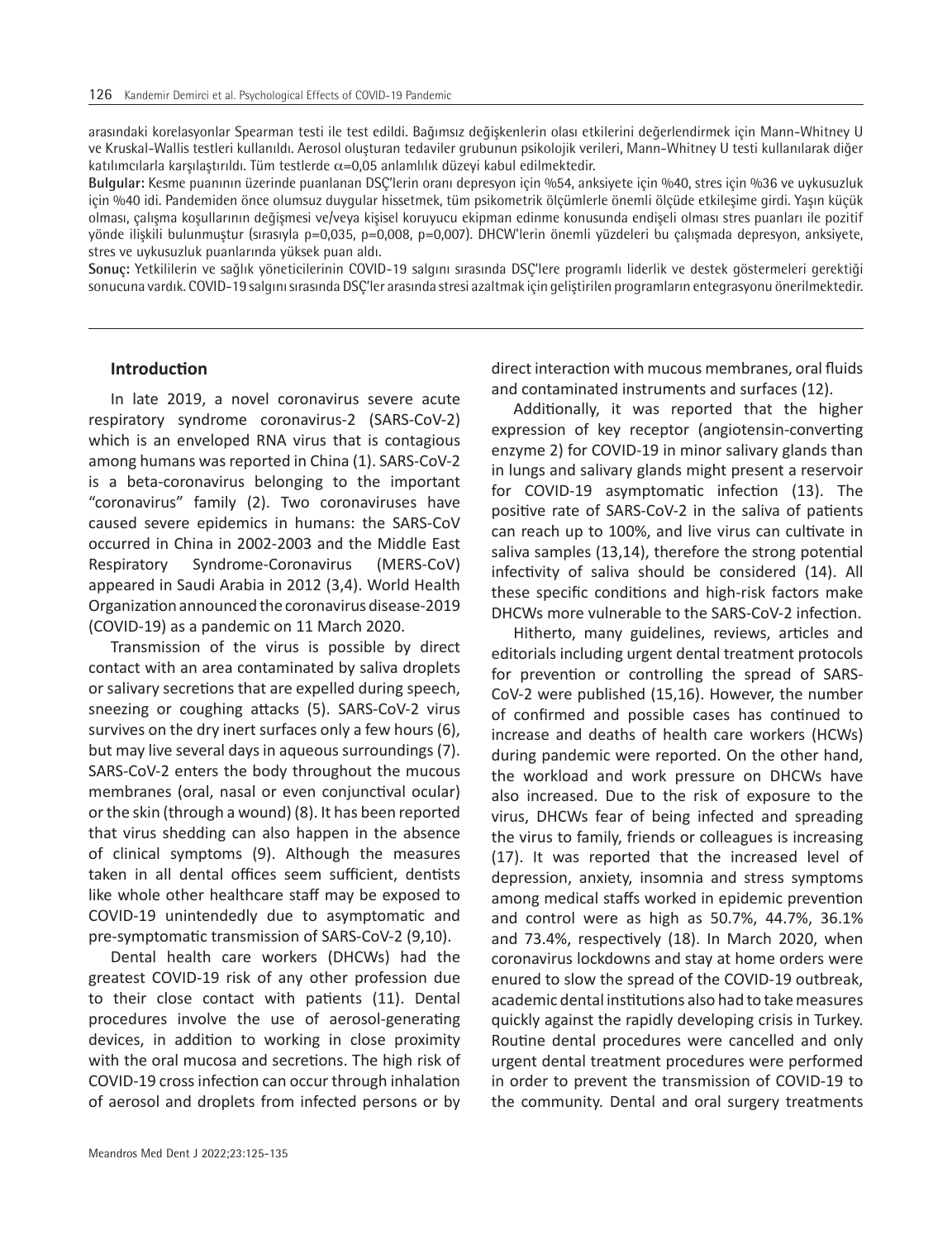were limited to non-aerosol-generating procedures to decrease the risks of transmission of SARS-CoV-2. More specifically, the usage of dental drills and ultrasonic instruments were largely reduced and personal protective equipment (PPE) were provided to dentists and dental-staff working in the pandemic clinics. The aim of this study was to evaluate mental health status of DHCWs in Dental Emergency Clinic of a University in Turkey treating urgent dental patients during the COVID-19 outbreak. Primarily, depression, anxiety, stress and insomnia levels of all DHCWs' were measured. As a second outcome, the psychological characteristics of the dentists working on aerosol-generating treatments (endodontists and pedodontists) and their assisting dental staffs were compared to those of the other dental specialists in practice.

# **Materials and Methods**

# **Participant Selection**

The study protocol was reviewed and approved by the Local Ethical Committee (no: 65234543-050.06.04, date: 29.06.2020). All participants were selected from DHCWs who actively worked during the pandemic in a Dental Emergency Clinic of a university in Turkey, between  $16<sup>th</sup>$  March and  $31<sup>th</sup>$  May 2020. They were informed about the study in written form and only the individuals who signed the consent form were included. Face-to-face interviews were conducted with 115 participants by the same researcher during the pandemic. Study sample consists of 85 dentists (postgraduate students and post-master degree academics involved in clinical practice) and 30 dental staffs. Fifty-three participants in the whole group worked on dental emergency treatments involving the use of aerosol-generating devices. We reached nearly all target population, but only five dental staffs refused our invitation to the study. Cases with moderate or higher severity of psychological symptoms were referred to related branches for counselling and support.

# **Data Collection Form**

This form included questions about sociodemographic variables (age, gender, marital status), family relations (distancing from family, fear of infecting family members) and social relations (stigmatization, negative manners from society),

encountering infection (infected by SARS-CoV-2, treating patients who were later diagnosed SARS-CoV-2), history of psychiatric treatment before and during pandemic, and occupational conditions (work experience, workload, cooperation with co-workers, management support, gaining PPE, satisfaction from work).

# **Psychometric Scales**

Depression-Anxiety-Stress Scale (DASS-42) is a self-report four-point Likert type scale including 42 items reflecting depression, anxiety and stress levels of individuals at last week (19). In Turkish validity and reliability study of DASS-42, cut-off points for depression (9<), anxiety (7<) and stress (14<) have been reported previously (20).

Insomnia Severity Index (ISI) is a self-report fivepoint Likert type scale measuring severity of insomnia (0-28 points) by seven questions (21). Developers of ISI noted that scoring above ten points indicates insomnia and scoring higher than fifteen points means clinical insomnia. The validity and reliability of the Turkish form of ISI were studied formerly (22).

# **Statistical Analyses**

All of the data violated normal distribution, so nonparametric tests were used in this study. Correlations between independent continuous variables and dependent variables were tested with Spearman test. Possible significant effects of independent categoric variables in the data collection form on psychometric parameters were analyzed with Mann-Whitney U Test for two levels. For multi-levels, Kruskal-Wallis Test were used. If any significant result was obtained with Kruskal-Wallis Test, then Mann-Whitney U Tests were performed for multiple comparisons between groups with Bonferroni correction. The psychological data of aerosol-generating treatments group were compared to the rest of the participants using Mann-Whitney U Test. In all tests  $\alpha$ =0.05 significance level was accepted.

# **Results**

Sociodemographic variables, psychometric measurements and dichotomous variables regarding possible psychological effects of SARS-CoV-2 were shown in Table 1. Severity distribution of psychiatric symptoms according to the cut-off points were presented in Table 2. The other measures of data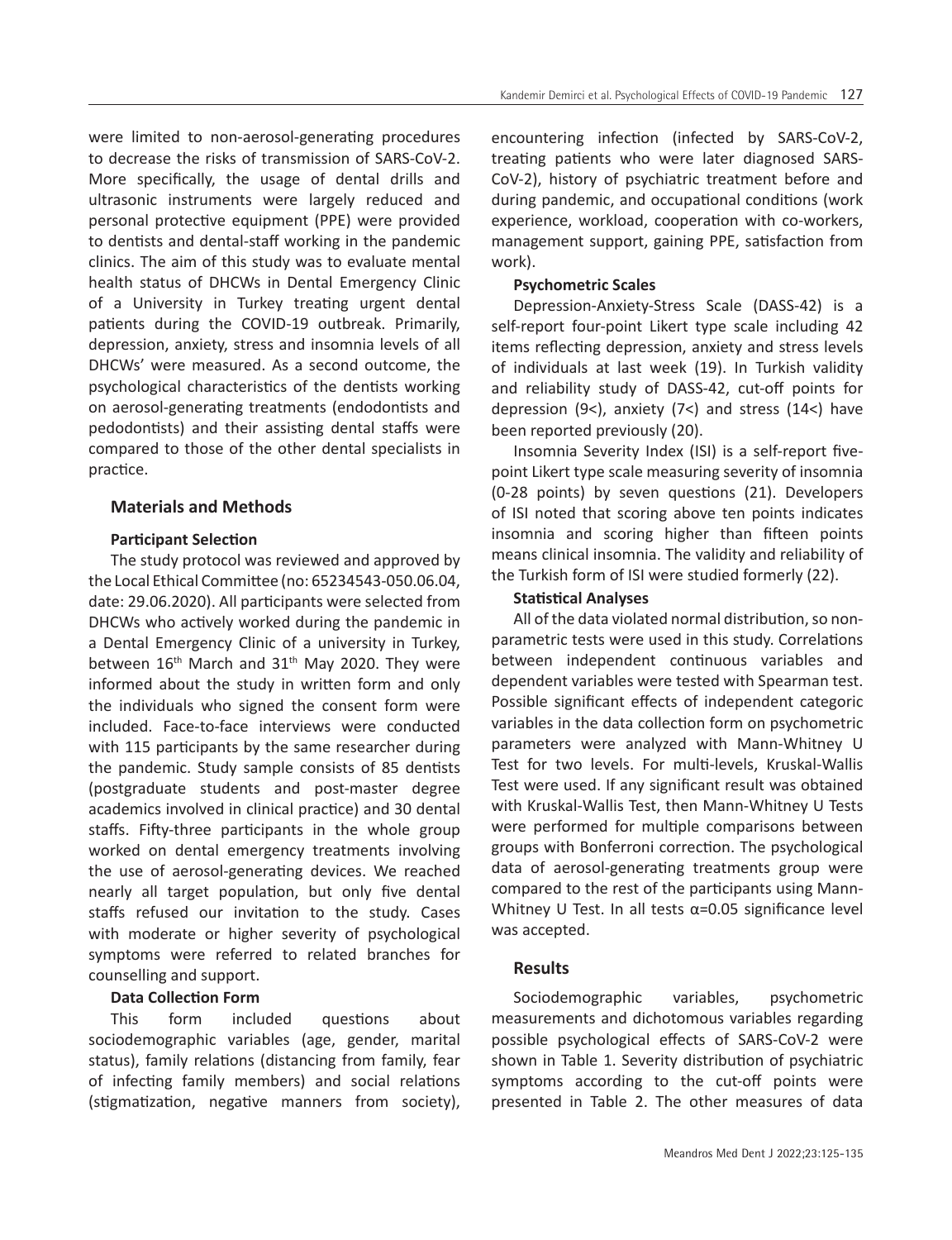collection form were demonstrated in Table 3 and Table 4. All psychometric measurements (depression, anxiety, stress, insomnia scores) were significantly and positively correlated with each other (p<0.001). Age was significantly and negatively correlated with stress scores (p=0.035).

There was a significant interaction between treated patient's number and stress scores (H=11.5 df=3 p=0.009). Subgroup analyses revealed that stress scores of DHCWs treating average 5-10 patients [n=35, med=15 (2-37)] were higher than those who were treating 10-15 patients in a day [n=12, med=6 (0-22), p=0.018] (Table 3).

Feeling anxious before pandemic was significantly correlated with all psychometric measurements (p<0.001 for stress and depression scores, p=0.001 for anxiety scores and p=0.017 for insomnia scores). Subgroup analyses for stress scores demonstrated that mild, moderate and severe level groups scored significantly higher than normal level group (p=0.001, p<0.001 and p=0.028, respectively). Regarding anxiety points, subgroup analyses showed that mild, moderate and severe level groups had significantly higher anxiety

| Table 1. Sociodemographic,<br>psychometric<br>and<br>dichotomous variables                        |                |                                  |  |  |  |
|---------------------------------------------------------------------------------------------------|----------------|----------------------------------|--|--|--|
| Variables (n=115)                                                                                 | Mean ± SD      | (Median/<br>minimum-<br>maximum) |  |  |  |
| Age                                                                                               | $31.8 + 9$     | $(27/23-60)$                     |  |  |  |
| Working Experience (year)                                                                         | $8.3 + 9.6$    | $(3/1-39)$                       |  |  |  |
| DASS-42-Depression Score                                                                          | $11.2 + 8$     | $(11/0-37)$                      |  |  |  |
| DASS-42-Anxiety Score                                                                             | $7+5.9$        | $(6/0-28)$                       |  |  |  |
| DASS-42-Stress Score                                                                              | $12.6 \pm 7.6$ | $(12/0-37)$                      |  |  |  |
| <b>ISI-Insomnia Score</b>                                                                         | $6.9 + 4.7$    | $(6/0-24)$                       |  |  |  |
| DASS-42: Depression-Anxiety-Stress Scale, ISI: Insomnia Severity Index,<br>SD: Standard Deviation |                |                                  |  |  |  |

points compared to normal level group (p=0.016, p=0.02, p=0.032, respectively). When compared to the no anxiety group, feeling mild, moderate, severe and extremely severe anxious before pandemic groups were significantly more depressive (p=0.012, p=0.004, p=0.034 and p=0.39, respectively). Additionally, the only significant difference for insomnia points was between the severe level and normal level groups (p=0.038) (Table 3).

Feeling depressive before pandemic was significantly related with all psychometric measurements (p<0.001 for stress and depression scores, p=0.004 for anxiety scores and for insomnia scores). Subsequent analyses for stress points demonstrated that severe, moderate and mild level groups scored significantly higher than normal level group ( $p=0.002$ ,  $p=0.004$  and  $p=0.011$ , respectively). The only significant difference regarding anxiety points was between severe and normal level groups (severe>never p=0.007). Feeling depressive before pandemic presented significantly higher depression scores for severe and moderate groups compared to the never group (p=0.001 and p=0.03, respectively). Subgroup analyses for insomnia scores revealed that severe, moderate and mild level groups had significantly higher insomnia scores than the normal level group (p=0.039, p=0.016 and p=0.037, respectively) (Table 3).

Feeling anxious about variations in working conditions or increasing workload during or after pandemic was significantly interacted with stress points (p=0.016). Subgroup analyses explained this interaction with feeling severe level anxiety of DHCWs had higher stress points than feeling mild level ones (p=0.008) (Table 4). Feeling anxious about obtaining PPE during or after pandemic also was significantly related to stress points (p=0.021). Very severe level anxious group scored significantly higher stress points than mild level anxious group (p=0.007) (Table 3).

| Table 2. Severity levels of psychometric scale results                 |                         |                      |                   |                   |                      |  |
|------------------------------------------------------------------------|-------------------------|----------------------|-------------------|-------------------|----------------------|--|
| <b>Psychiatric measurements</b>                                        | <b>Healthy</b><br>(n %) | <b>Mild</b><br>(n %) | Moderate<br>(n %) | l Severe<br>(n %) | Very severe<br>(n %) |  |
| DASS-42-Depression Level                                               | 53 (46)                 | 22(19)               | 28(24)            | 7(6.4)            | 5(4.6)               |  |
| DASS-42-Anxiety Level                                                  | 69 (60)                 | 12(10)               | 20(18)            | 8(7)              | 6(5)                 |  |
| DASS-42-Stress Level                                                   | 74 (64)                 | 19(17)               | 17(15)            | 3(2.6)            | 2(1.4)               |  |
| <b>ISI-Insomnia Level</b>                                              | 69 (60)                 | 39(34)               | 5(4.6)            | 2(1.4)            | 0(0)                 |  |
| DASS-42: Depression-Anxiety-Stress Scale, ISI: Insomnia Severity Index |                         |                      |                   |                   |                      |  |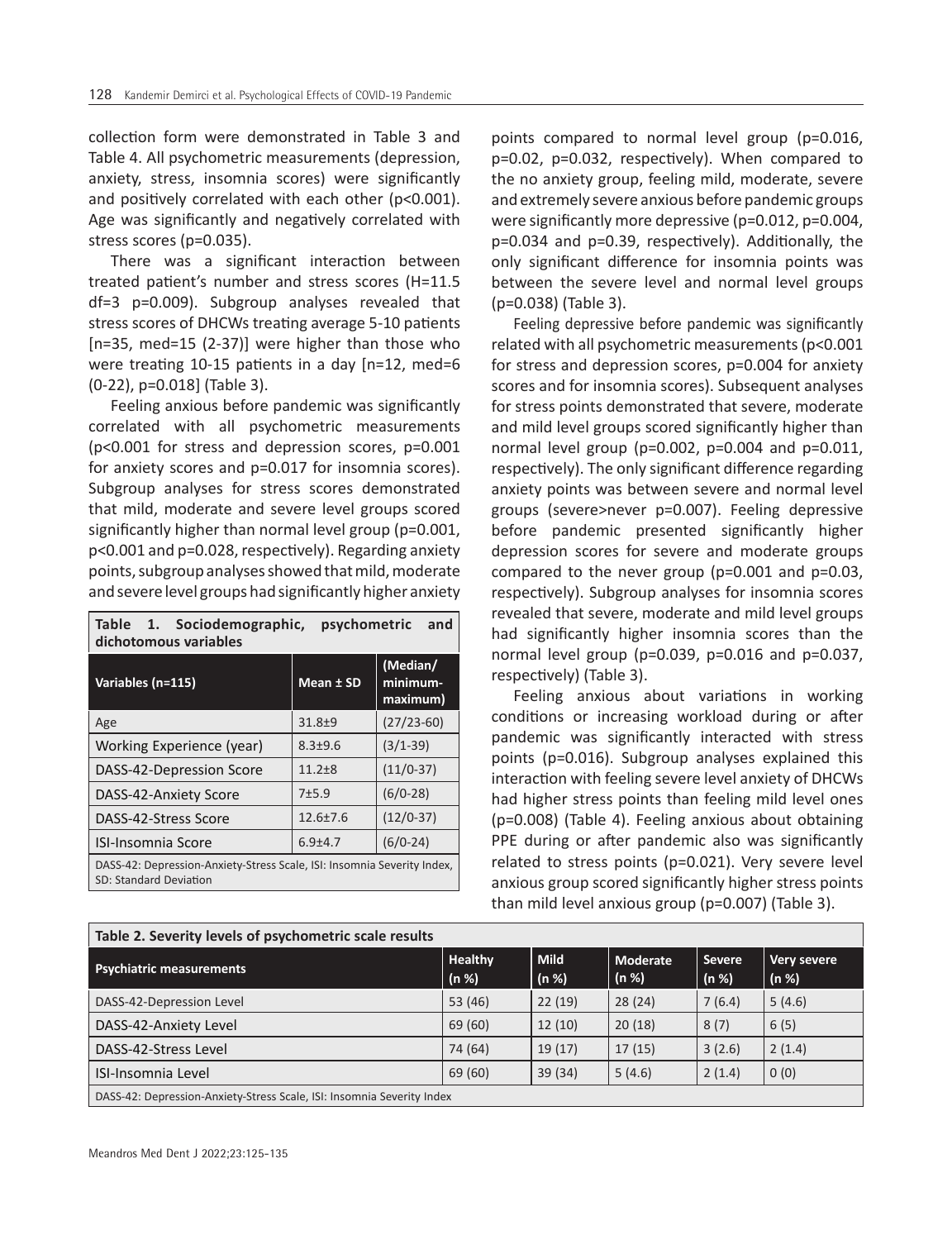Gender, marital status, isolation from family, working frequency, psychiatric help before pandemic, psychiatric help during pandemic, SARS-CoV-2 infection of relative, SARS-CoV-2 related dead of

relative, negative reaction of society, stigmatization, hiding job from society, support form colleagues, feeling anxious during dental treatment, fear of infecting relatives, satisfaction from decisions of

| Table 3. Analysis of factors significantly associated with psychological stress of DCHWs                                                     |           |                  |                  |                  |                  |  |  |
|----------------------------------------------------------------------------------------------------------------------------------------------|-----------|------------------|------------------|------------------|------------------|--|--|
| <b>Variables</b>                                                                                                                             | n (%)     | $SS \pm SD$      | $AS \pm SD$      | DS ± SD          | $IS \pm SD$      |  |  |
| Treated patient's number in a day                                                                                                            |           |                  |                  |                  |                  |  |  |
| $0 - 5$                                                                                                                                      | 48 (41.7) | 12.19±6.68       | $6.17 \pm 4.96$  | 10.38±7.36       | $6.29 \pm 3.28$  |  |  |
| $5 - 10$                                                                                                                                     | 35 (30.4) | 15.97±8.56*      | 8.74±7.04        | 14.31±9.05       | $8.03 \pm 5.98$  |  |  |
| $10 - 15$                                                                                                                                    | 12(10.4)  | $8.17 \pm 6.97*$ | 5.75±5.91        | $9.42 \pm 7.95$  | $6.67 \pm 5.94$  |  |  |
| 20<                                                                                                                                          | 20(17.4)  | $10.20 \pm 5.78$ | 6.40±5.21        | $9.05 \pm 6.43$  | $6.45 \pm 4.27$  |  |  |
| p-value                                                                                                                                      |           | $0.009*$         | 0.350            | 0.076            | 0.763            |  |  |
| Feeling anxious before pandemic                                                                                                              |           |                  |                  |                  |                  |  |  |
| Normal                                                                                                                                       | 26 (22.6) | $6.81 \pm 5.58$  | $3.62 \pm 3.67*$ | $6.77 \pm 6.05$  | $4.62 \pm 3.15*$ |  |  |
| Mild                                                                                                                                         | 52 (45.2) | 13.96±7.03       | $7.83 \pm 6.16*$ | 12.54±8.55       | 7.79±5.09        |  |  |
| Moderate                                                                                                                                     | 27(23.5)  | 14.81±7.10       | 8.37±6.24*       | 12.89±6.29       | $6.67 \pm 4.08$  |  |  |
| Severe                                                                                                                                       | 6(5.2)    | 18±9.82          | 10.17±4.26*      | 17.33±9.67       | $11 \pm 6.57*$   |  |  |
| <b>Extremely severe</b>                                                                                                                      | 4(3.5)    | $8.75 \pm 5.32$  | $2.75 \pm 2.63*$ | $3.25 \pm 2.06$  | $5.25 \pm 2.5$   |  |  |
| p-value                                                                                                                                      |           | $0.000*$         | $0.001*$         | $0.000*$         | $0.017*$         |  |  |
| Feeling depressive before pandemic                                                                                                           |           |                  |                  |                  |                  |  |  |
| Normal                                                                                                                                       | 31(27)    | 8.06±5.54*       | $4.32 \pm 3.77*$ | 7.35±6*          | 4.39±3.01*       |  |  |
| Mild                                                                                                                                         | 44 (38.3) | 13.55±6.97*      | 7.64±6.64        | 11.86±7.91       | 7.25±4.67*       |  |  |
| Moderate                                                                                                                                     | 24(20.9)  | 14.29±6.19*      | 7.67±5.40        | 12.75±6.84*      | $8.04 \pm 5.05*$ |  |  |
| Severe                                                                                                                                       | 12(10.4)  | 18.92±10.62*     | 11.08±5.90*      | 18.42±9.86*      | $9.33 \pm 6.24*$ |  |  |
| <b>Extremely severe</b>                                                                                                                      | 4(3.5)    | 7.50±4.20*       | $3 + 2.31$       | $4 + 2.94$       | $8±4.24*$        |  |  |
| p-value                                                                                                                                      |           | $0.000*$         | $0.004*$         | $0.000*$         | $0.004*$         |  |  |
| Feeling anxious about working conditions during/after pandemic                                                                               |           |                  |                  |                  |                  |  |  |
| Normal                                                                                                                                       | 8(7)      | 11.63±6.57       | $5.62 \pm 3.46$  | 11±7.05          | 5.88±7.47        |  |  |
| Mild                                                                                                                                         | 26(22.6)  | $8.42 \pm 6.97*$ | $5.38 \pm 5.13$  | 7.92±7.08        | $6.12{\pm}4.3$   |  |  |
| Moderate                                                                                                                                     | 30(26.1)  | 12.37±5.72       | $6.47 \pm 4.71$  | 11.10±6.05       | $5.93 \pm 3.86$  |  |  |
| Severe                                                                                                                                       | 26(22.6)  | 15.08±6.49*      | $9.12 + 7.5$     | $13 + 8.5$       | 7.88±4.70        |  |  |
| <b>Extremely severe</b>                                                                                                                      | 25(21.7)  | 14.84±9.7        | $7.32 \pm 6.2$   | 13.12±9.97       | $8.12 \pm 4.88$  |  |  |
| p-value                                                                                                                                      |           | $0.016*$         | 0.390            | 0.168            | 0.182            |  |  |
| Feeling anxious about obtaining personal protective equipment                                                                                |           |                  |                  |                  |                  |  |  |
| Normal                                                                                                                                       | 9(7.8)    | 11.11±6.76       | $8.67 \pm 6.2$   | 11.44±6.2        | $6.33 \pm 7.47$  |  |  |
| Mild                                                                                                                                         | 27(23.5)  | 8.93±6.64*       | $5.44 \pm 4.5$   | $8.15 \pm 5.7$   | $6.7 \pm 3.86$   |  |  |
| Moderate                                                                                                                                     | 24 (20.9) | 12.71±5.92       | 6.38±4.68        | $11.21 \pm 7.06$ | $6.29 \pm 3.47$  |  |  |
| Severe                                                                                                                                       | 29(25.2)  | 12.45±6.40       | $6.93 \pm 6.98$  | $10.55 \pm 7.55$ | 6.66±4.09        |  |  |
| <b>Extremely severe</b>                                                                                                                      | 26(22.6)  | 16.88±9.36*      | 8.46±6.48        | 15.19±10.43      | 8.08±5.98        |  |  |
| p-value                                                                                                                                      |           | $0.021*$         | 0.392            | 0.124            | 0.849            |  |  |
| SP: Stress score, AP: Anxiety score, DP: Depression score, IP: Insomnia score, *Statistically significant difference, SD: Standard Deviation |           |                  |                  |                  |                  |  |  |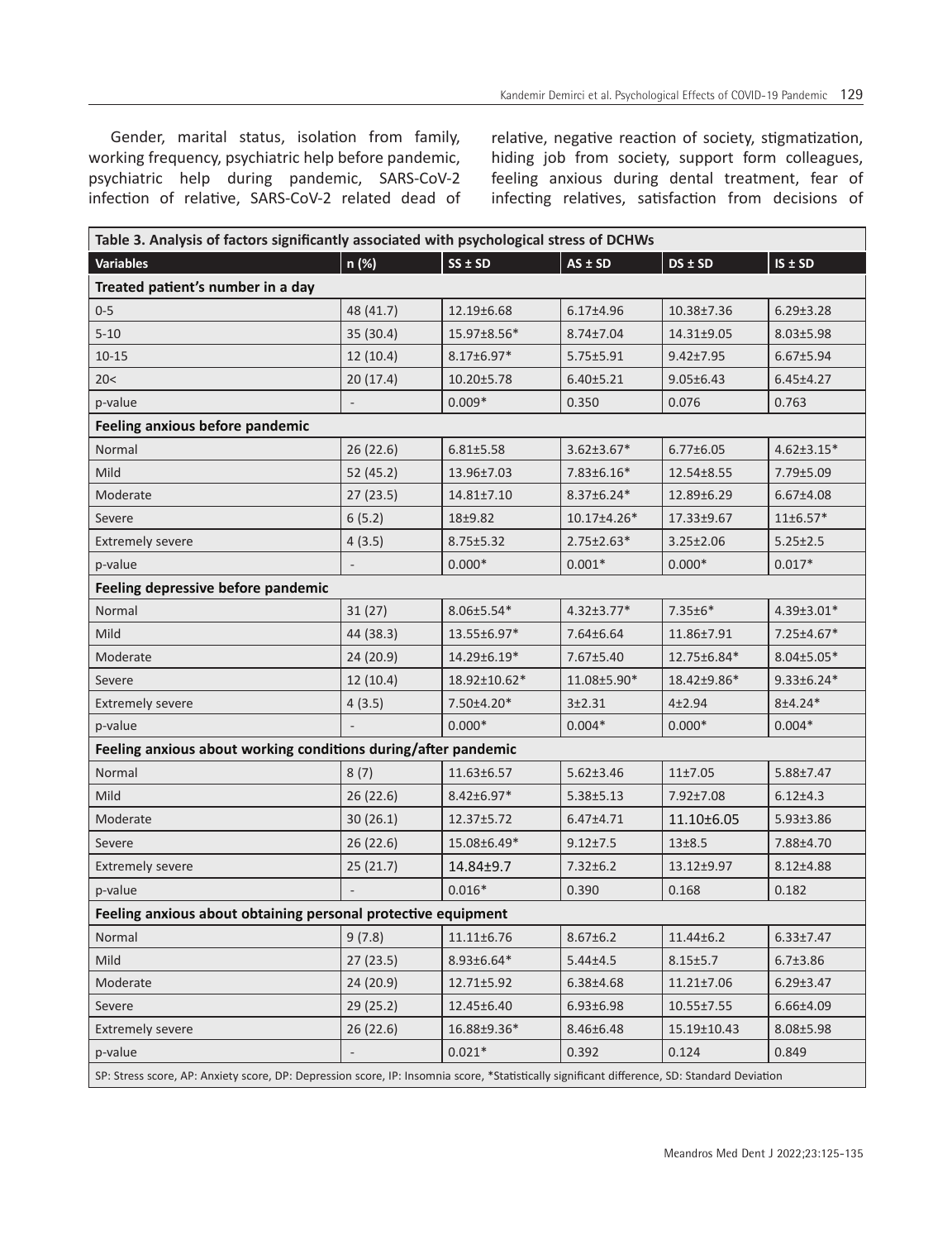management during pandemic, being educated enough about working under pandemic conditions, achieving team-work with colleagues, job satisfaction had no significant effect on psychometric points of DHCWs (p>0.05). There was no significant difference between two groups of DHWCs (working on aerosolgenerating treatments and the other ones) in all psychometric measures (p>0.05) (Table 4).

#### **Discussion**

The present study is conducted on DHCWs who worked actively at a specific university clinic during nationwide lockdown in Turkey. Most of the studies about the mental health of DHCWs during the COVID-19 pandemic have used internet platforms (23-28). To our knowledge, this is the first face-to face report on mental health outcomes and associated risk factors among DHCWs in Turkey during the COVID-19 pandemic. In the current investigation, Turkish DHCWs displayed overall high psychological impact of the COVID-19 outbreak in terms of stress, anxiety, depression, and insomnia as estimated by the DASS-42 and ISI survey systems. Among the remarkable findings of our study, the variation in working conditions and the state of being anxious about the supply of PPE were found to be related to the stress levels of the individuals. Dentists (endodontists and pedodontists) and their assisting dental staffs working on aerosol-generating treatments, did not differ in terms of psychological characteristics from the group that did not give aerosol-generating treatments. Since there was no study related to aerosol generating and non-aerosol generating procedures comparison in the dentistry, the results of this study could not be compared directly. However, the reason for the lack of difference between the two groups may be that nearly in all dental procedures, DHCWs have a fear that if they could have been exposed by aerosol with coughing or sneezing (etc.) even the procedure is a non-aerosol generating procedure like local anesthesia (29). Therefore, DHCWs had a long and stressful working life under heavy conditions before the pandemic due to their profession, and this situation facilitated their psychological adaptation to the pandemic conditions.

Our results revealed that both the high level of psychometric rates (40% vs 24% for anxiety, 54% vs 23% for depression, 40% vs 34% for insomnia) and the distribution of moderate-severe psychiatric symptoms

of DHCWs (30% vs 6.8% for anxiety, 35% vs 16% for depression) were significantly higher than the prevalence rates of HCWs reported in a recent meta-analysis study (30). In another study, severity distribution of depression, anxiety and insomnia symptoms of frontline HCWs treating patients with COVID-19 were very similar to the severity distribution of DHCWs in this study (31). Özarslan and Caliskan (25) reported that dentists taking part in the filiation service showed significantly higher stress levels than the dentists not involved in filiation. It is important to consider how these results that were collected during an infectious disease epidemic reflect the effects of psychological distress and burnout on dental staff. The results of the aforementioned studies reported important evidences about the negative psychological effects of the COVID-19 pandemic on healthcare workers.

Since the SARS-CoV-2 pandemic, several studies have been performed investigating the impact of pandemic on dental professionals' mental health (23- 28). When the literature is examined, the inclusion of DHCWs working from home and the collection of data with online surveys may create difficulties in interpreting the results of the previous studies. In our study, a negative relationship was found between sample age and the stress scores. The result of a recent study supported this finding, the stress levels of dentists with more than 20 years of professional experience were found to be lower (26). Consistent with these results, in two separate studies, younger endodontists had higher stress levels than older ones (27,28). Another study investigated depression, stress, and anxiety levels of physicians during the COVID-19 outbreak and reported that being male, older, and having more work experience were associated with lower depression, stress, and anxiety scores (32). Relatively higher prevalence rates of psychological symptoms might be related to the dominancy of young DHCW respondents in this study and longer practicing with acquired experience in time may have made it easier to cope with stress during the pandemic (33).

 Feeling anxious about obtaining PPE during and after pandemic increased stress levels of DHCWs in the current study. Studies supporting this result have reported that high stress levels are correlated with a fear of contracting SARS-CoV-2 from a patient (23). In this study, despite a group of DHCWs treating fewer patients than the other group, they scored higher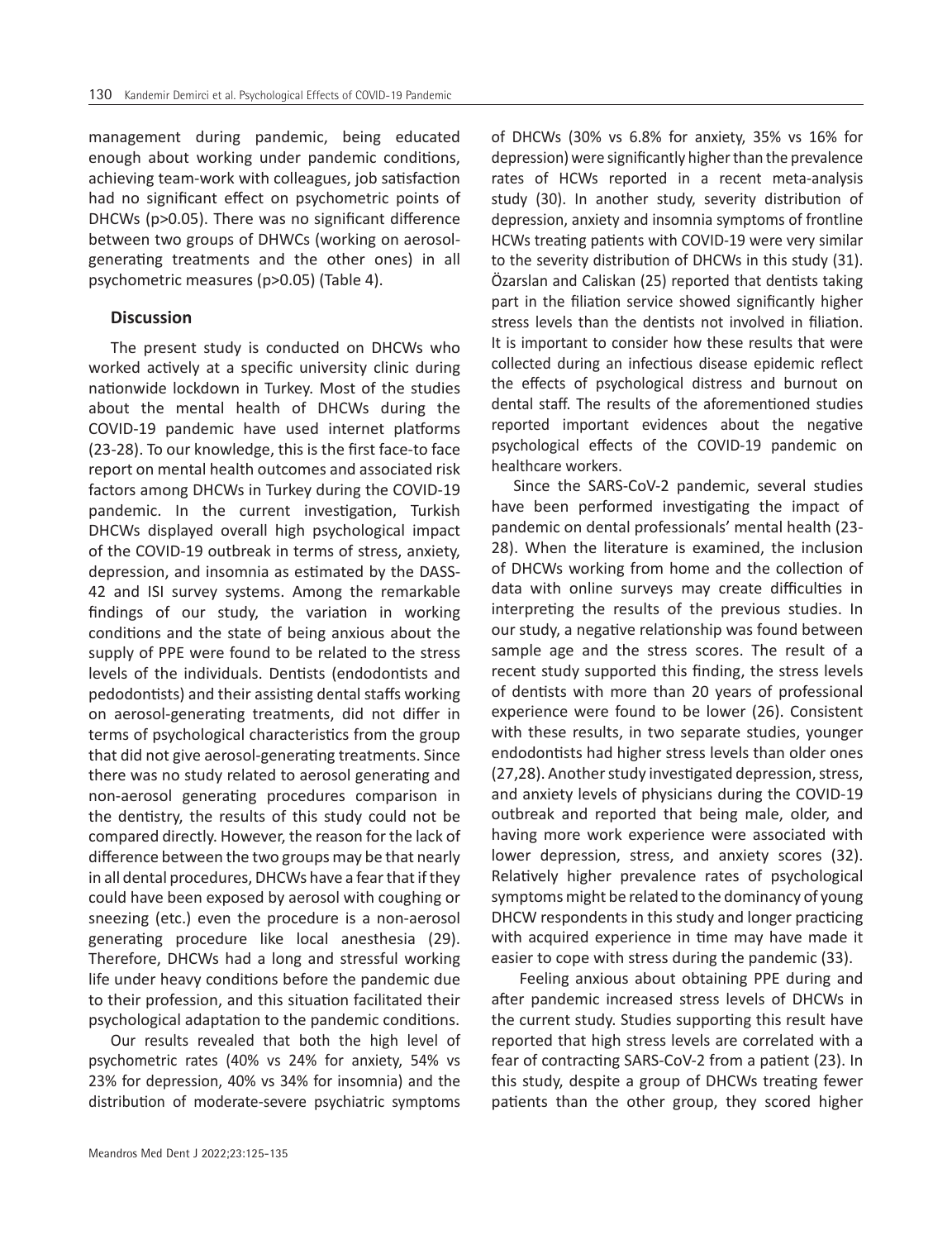| Table 4. Analysis of psychological parameters of DCHWs with non-significant impacts |            |                 |                 |                  |                 |         |  |  |
|-------------------------------------------------------------------------------------|------------|-----------------|-----------------|------------------|-----------------|---------|--|--|
| <b>Variables</b>                                                                    | n (%)      | $SS \pm SD$     | $AS \pm SD$     | $DS \pm SD$      | $IS \pm SD$     | p-value |  |  |
| Gender                                                                              |            |                 |                 |                  |                 |         |  |  |
| Male                                                                                | 19 (16.5)  | $12.11 \pm 6.8$ | $6.53 \pm 5.98$ | 11.42±6.58       | $6.84 \pm 3.65$ | >0.05   |  |  |
| Female                                                                              | 96 (83.5)  | 12.67±7.72      | $7.03 \pm 5.86$ | $11.21 \pm 8.29$ | $6.9 + 4.9$     |         |  |  |
| <b>Marital status</b>                                                               |            |                 |                 |                  |                 |         |  |  |
| Single                                                                              | 76 (66.1)  | 13.39±8         | $6.99 \pm 6.18$ | 11.91±8.34       | $6.67 \pm 4.45$ | >0.05   |  |  |
| Married                                                                             | 39 (33.9)  | 10.97±6.41      | $6.87 \pm 5.23$ | $9.95 \pm 7.24$  | $7.31 \pm 5.19$ |         |  |  |
| <b>Aerosol spreading work</b>                                                       |            |                 |                 |                  |                 |         |  |  |
| Yes                                                                                 | 53 (46.1)  | 12.47±8.34      | $7.58 \pm 5.62$ | $11.70 \pm 8.2$  | $7.23 \pm 5.4$  |         |  |  |
| No                                                                                  | 62 (53.9)  | 12.66±6.88      | $6.40 \pm 6.04$ | $10.85 \pm 7.8$  | $6.60 \pm 4.02$ | >0.05   |  |  |
| <b>Isolation from family</b>                                                        |            |                 |                 |                  |                 |         |  |  |
| Yes                                                                                 | 43 (37.4)  | 13.6±7.96       | 7.28±6.76       | 11.81±8.69       | 7.35±4.75       |         |  |  |
| No.                                                                                 | 72 (62.6)  | 12.22±7.34      | $6.75 \pm 5.28$ | 10.90±7.62       | $6.61 \pm 4.69$ | >0.05   |  |  |
| <b>Working frequency</b>                                                            |            |                 |                 |                  |                 |         |  |  |
| Never                                                                               | 8(7)       | 11.75±8.32      | $6.38 \pm 6.16$ | $9.13 \pm 9.75$  | $4.5 \pm 3.97$  |         |  |  |
| Once in a month                                                                     | 4(3.5)     | $9.75 \pm 3.10$ | $3.5 \pm 3.0$   | $5.25 \pm 2.5$   | $5.25 \pm 2.06$ |         |  |  |
| Twice in a month                                                                    | 75 (65.2)  | 12.89±7.9       | $6.99 \pm 5.58$ | 11.59±8.24       | 7.03±4.87       |         |  |  |
| Once in a week                                                                      | 18 (15.7)  | 13.56±6.77      | $8.39 \pm 5.89$ | 13.28±6.08       | 7.67±5.14       | >0.05   |  |  |
| Twice in a week/more                                                                | 8(7)       | $8.88 \pm 6.8$  | $3.75 \pm 3.24$ | $7.37 \pm 7.33$  | $6.38 \pm 3.93$ |         |  |  |
| Every day                                                                           | 2(1.7)     | $15.5 \pm 9.19$ | $14.5 \pm 19.1$ | 16±12.73         | $9.5 \pm 2.12$  |         |  |  |
| Psychiatric help before pandemic                                                    |            |                 |                 |                  |                 |         |  |  |
| Yes                                                                                 | 7(6.1)     | 10.86±8.13      | 5.57±5.5        | 7±6.25           | $6.71 \pm 4.46$ |         |  |  |
| <b>No</b>                                                                           | 108 (93.9) | 12.69±7.55      | 7.04±5.89       | 11.52±8.05       | $6.90 \pm 4.74$ | >0.05   |  |  |
| Psychiatric help during pandemic                                                    |            |                 |                 |                  |                 |         |  |  |
| Yes                                                                                 | 3(2.6)     | $13+11.53$      | 10.67±8.39      | 12±10.58         | $2.67 \pm 3.06$ | >0.05   |  |  |
| No.                                                                                 | 112 (97.4) | 12.56±7.50      | $6.85 \pm 5.79$ | $11.22 \pm 7.99$ | 7±4.70          |         |  |  |
| <b>SARS-CoV-2 infection of relative</b>                                             |            |                 |                 |                  |                 |         |  |  |
| Yes                                                                                 | 6(5.2)     | 16.17±8.77      | $9.33 \pm 6.02$ | 14.83±9.22       | $8.33 \pm 5.82$ |         |  |  |
| No                                                                                  | 109 (94.8) | 12.38±7.48      | $6.82 \pm 5.85$ | 11.05±7.94       | $6.81 \pm 4.66$ | >0.05   |  |  |
| SARS-CoV-2 related dead relative                                                    |            |                 |                 |                  |                 |         |  |  |
| Yes                                                                                 | 3(2.6)     | $7.33 \pm 7.51$ | $5.67 \pm 4.51$ | $5.67 \pm 6.66$  | $2.33 \pm 4.04$ | >0.05   |  |  |
| <b>No</b>                                                                           | 112 (97.4) | 12.71±7.54      | $6.98 \pm 5.90$ | 11.39±8.01       | 7.01±4.68       |         |  |  |
| <b>Negative reaction of society</b>                                                 |            |                 |                 |                  |                 |         |  |  |
| Yes                                                                                 | 24 (20.8)  | 12.58±7.75      | $7.62 \pm 4.18$ | 10.54±5.74       | 7.29±3.47       | >0.05   |  |  |
| No                                                                                  | 91 (79.2)  | $12.57 \pm 7.5$ | $6.77 \pm 6.23$ | 11.43±8.52       | 6.78±4.99       |         |  |  |
| Stigmatization                                                                      |            |                 |                 |                  |                 |         |  |  |
| Yes                                                                                 | 34 (29.6)  | 13.47±7.46      | 8.38±6.38       | 12.09±8.39       | $7.82 + 5$      | >0.05   |  |  |
| <b>No</b>                                                                           | 81 (70.4)  | 12.20±7.62      | $6.35 \pm 5.55$ | 10.89±7.87       | $6.49{\pm}4.55$ |         |  |  |
| Hiding job from society                                                             |            |                 |                 |                  |                 |         |  |  |
| Yes                                                                                 | 7(6.1)     | 13.71±10.40     | 8±6.19          | 10.57±11.10      | $5.57 \pm 3.16$ | >0.05   |  |  |
| <b>No</b>                                                                           | 108 (93.9) | 12.50±7.40      | $6.88 + 5.86$   | 11.29±7.83       | 6.97±4.79       |         |  |  |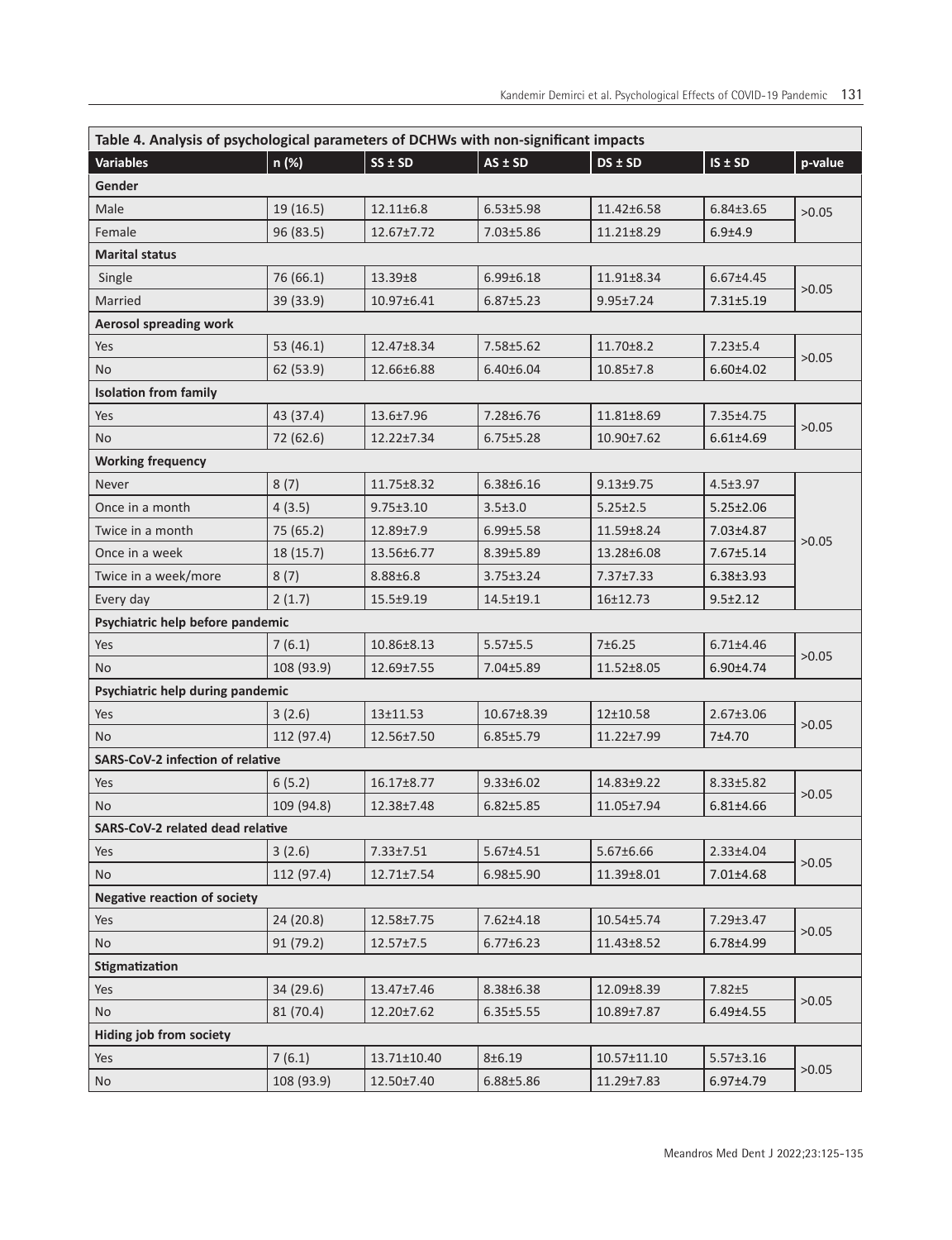| <b>Table 4. Continued</b>                                                                                                                                             |            |                  |                 |                  |                 |       |  |
|-----------------------------------------------------------------------------------------------------------------------------------------------------------------------|------------|------------------|-----------------|------------------|-----------------|-------|--|
| <b>Support from colleagues</b>                                                                                                                                        |            |                  |                 |                  |                 |       |  |
| None                                                                                                                                                                  | 6(5.2)     | 7.67±5.82        | $2.83 \pm 3.76$ | 6±5.10           | 5±4.65          |       |  |
| Some                                                                                                                                                                  | 15(13)     | 14.40±9.6        | $7.4 \pm 8.6$   | $11+9.43$        | $7.73 \pm 3.43$ | >0.05 |  |
| Medium-level                                                                                                                                                          | 60 (52.2)  | 13.05±7.47       | $7.63 \pm 5.7$  | 12.32±8.24       | 7.60±5.27       |       |  |
| A lot                                                                                                                                                                 | 22(19.1)   | 11.95±6.5        | $6.14{\pm}4.88$ | $9.18 \pm 6.13$  | $5.27 \pm 2.86$ |       |  |
| Quite a lot                                                                                                                                                           | 12(10.4)   | 11.50±7.63       | $6.5 + 4.76$    | 12.58±8.45       | $6.17 \pm 5.32$ |       |  |
| Feeling anxious during dental treatment                                                                                                                               |            |                  |                 |                  |                 |       |  |
| Normal                                                                                                                                                                | 5(4.3)     | 7±6.40           | $3.60 \pm 3.65$ | 8.60±5.77        | $4.60 \pm 3.36$ |       |  |
| Mild                                                                                                                                                                  | 23(20)     | $9.78 \pm 7.84$  | $5.48 \pm 5.62$ | $8.91 \pm 8.18$  | $6.35 \pm 4.01$ | >0.05 |  |
| Moderate                                                                                                                                                              | 39 (33.9)  | 12.46±6.30       | $6.31 \pm 5.64$ | 10.38±6.65       | $6.03 \pm 3.07$ |       |  |
| Severe                                                                                                                                                                | 29 (25.2)  | $13.97 \pm 6.33$ | $8.24 \pm 5.88$ | 12.69±8.32       | $8.03 \pm 6.15$ |       |  |
| <b>Extremely severe</b>                                                                                                                                               | 19 (16.59) | 15.53±10.04      | 8.95±6.41       | 14.32±9.59       | $8.16 \pm 5.66$ |       |  |
| Fear of infecting relatives                                                                                                                                           |            |                  |                 |                  |                 |       |  |
| Normal                                                                                                                                                                | 4(3.5)     | 8±8.49           | 6±5.35          | 8.75±6.34        | $5.75 \pm 5.91$ |       |  |
| Mild                                                                                                                                                                  | 14 (12.2)  | $9.93 + 5.81$    | $5.50 \pm 6.96$ | $9.14 \pm 6.27$  | $5.71 \pm 3.65$ | >0.05 |  |
| Moderate                                                                                                                                                              | 13(11.3)   | 14.38±8.09       | 7.69±5.78       | 11.77±8.86       | $5.77 \pm 4.23$ |       |  |
| Severe                                                                                                                                                                | 41 (35.7)  | 11.12±6.89       | $6.78 + 5.94$   | 10.76±7.85       | $6.59{\pm}4.08$ |       |  |
| <b>Extremely severe</b>                                                                                                                                               | 43 (37.4)  | 14.70±7.98       | 7.44±5.62       | 12.47±8.60       | $8 + 5.50$      |       |  |
| <b>Management satisfaction</b>                                                                                                                                        |            |                  |                 |                  |                 |       |  |
| Yes                                                                                                                                                                   | 58 (50.4)  | $12.24 + 7$      | $6.78 + 5.88$   | 10.69±7.83       | $6.38 \pm 5.05$ | >0.05 |  |
| No                                                                                                                                                                    | 57 (49.6)  | 12.91±8.14       | $7.12 \pm 5.88$ | $11.81 \pm 8.21$ | 7.40±4.31       |       |  |
| Being educated enough about working under pandemic conditions                                                                                                         |            |                  |                 |                  |                 |       |  |
| None                                                                                                                                                                  | 25(21.7)   | 14.44±9.47       | 7.80±7.36       | 12.68±10.69      | $7.76 \pm 5.24$ |       |  |
| Some                                                                                                                                                                  | 33 (28.7)  | 12.67±6.35       | 7.45±5.25       | 11.67±5.69       | $6.06 \pm 5.05$ | >0.05 |  |
| Medium-level                                                                                                                                                          | 45 (39.1)  | 11.36±6.87       | $6.42 \pm 5.77$ | $10.27 \pm 8.28$ | $6.71 \pm 3.59$ |       |  |
| A lot                                                                                                                                                                 | 10(8.7)    | 13.80±9.15       | $6 + 4.57$      | 11.30±6.52       | 9±6.20          |       |  |
| Quite a lot                                                                                                                                                           | 2(1.7)     | 9±7.07           | $4.50 \pm 3.54$ | $8 + 2.83$       | 3±4.24          |       |  |
| Achieving team-work with colleagues                                                                                                                                   |            |                  |                 |                  |                 |       |  |
| None                                                                                                                                                                  | 9(7.8)     | 10.56±6.46       | $3.89 + 4.17$   | $7.22 \pm 5.20$  | $4.67 \pm 3.43$ | >0.05 |  |
| Some                                                                                                                                                                  | 13(11.3)   | 11.23±7.33       | $5.23 \pm 4.64$ | 10±4.76          | $6.46 \pm 4.23$ |       |  |
| Medium-level                                                                                                                                                          | 36(31.3)   | 13.14±8.48       | 7.53±6.28       | 11.97±9.38       | 7.06±4.70       |       |  |
| A lot                                                                                                                                                                 | 41 (35.7)  | 11.78±5.94       | $7.27 \pm 5.7$  | 10.54±6.14       | $6.34 \pm 3.34$ |       |  |
| Quite a lot                                                                                                                                                           | 16(13.9)   | 15.56±9.54       | 7.94±6.71       | 14.69±11.07      | $9.50 \pm 7.33$ |       |  |
| Job satisfaction                                                                                                                                                      |            |                  |                 |                  |                 |       |  |
| None                                                                                                                                                                  | 57 (49.6)  | 13.05±8.14       | 6.68±5.74       | 11.53±7.71       | 7.56±5.18       | >0.05 |  |
| Some                                                                                                                                                                  | 33 (28.7)  | 11.94±7.69       | $6.85 \pm 5.7$  | 11.06±9.11       | $5.55 \pm 4.25$ |       |  |
| Medium-level                                                                                                                                                          | 22(19.1)   | $12.45 \pm 5.8$  | $7.05 \pm 5.15$ | 10.50±7.17       | 7.32±4.05       |       |  |
| A lot                                                                                                                                                                 | 3(2.6)     | 11.33±9.24       | 12.33±13.65     | 13.33±10.21      | $5.67 \pm 2.51$ |       |  |
| SP: Stress score, AP: Anxiety score, DP: Depression score, IP: Insomnia score, SD: Standard Deviation, SARS-CoV-2: Severe acute respiratory syndrome<br>coronovirus-2 |            |                  |                 |                  |                 |       |  |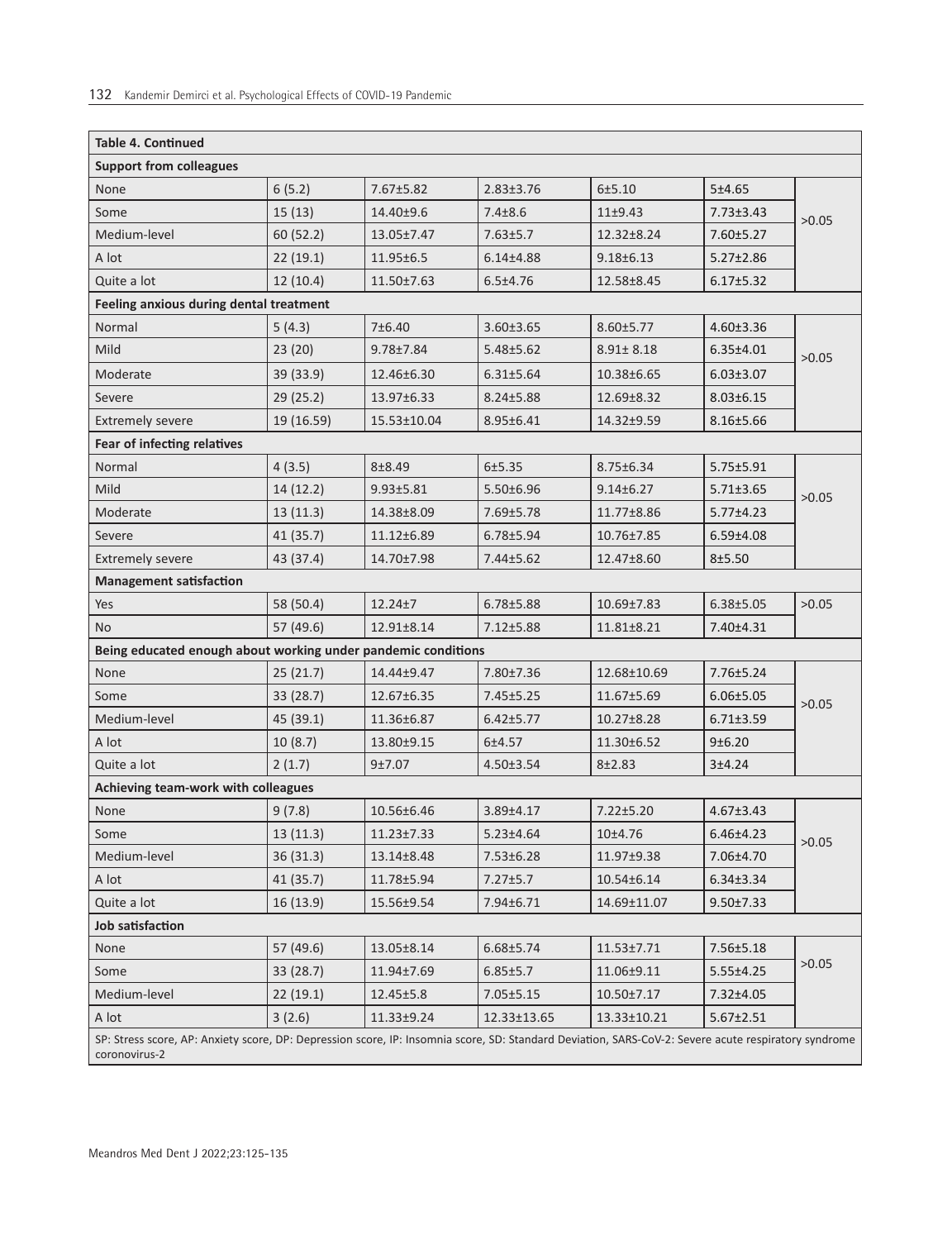stress points than the latter. This finding is supported by a similar study which reported that DHCWs' perceived stress level was disproportionate with workload (23).

All psychological symptom scores were significantly and positively correlated with each other in line with literature (34). Feeling anxious and/or depressive before pandemic was correlated positively with all psychometric measurements during the pandemic in this study. Paulus and Stein (35) reported that negative feelings stemming from negative beliefs about self, others and future have key roles in developing anxiety and depressive disorders through dysfunctional interoceptive prediction schemas. Negative cognitive styles and stress-reactive rumination predicts greater number and longer durations of depressive episodes in a longitudinal study (36).

Pandemics are known to affect mental health of the general population and various at-risk groups like healthcare workers, students and people with chronic medical diseases (30). However, not much is known of the mental health of people with pre-existing mental illness during a pandemic. In our study, it was observed that a limited number of cases received psychiatric help before and during the pandemic, and it was determined that receiving psychiatric help before or during the pandemic did not have a significant effect on the psychometric points of DHCWs. Although it could not be generalized to the whole population due to the limited number of the cases, there was no relationship between receiving psychiatric help before and during the pandemic. A recent systematic review and meta-analysis of 15 studies investigates, whether people with pre-existing mental illness experience an increase in mental health symptoms and experience more hospitalizations during a pandemic (37). People with pre-existing mental illness have significantly higher psychiatric symptoms, anxiety symptoms and depressive symptoms compared to controls during a pandemic with pooled effect sizes (SMD) of 0.593 [95% confidence interval (CI) 0.46 to 0.72], 0.616 (95% CI 0.49 to 0.73) and 0.597 (95% CI 0.38 to 0.80) respectively. Major symptoms identified included increased anxiety, depression and insomnia. It is noteworthy that the aforementioned studies include mixed samples and general populations other than healthcare professionals.

The present study has several strengths and limitations. Strengths of this study are accuracy of data collection, homogeneous sample selection, acquiring data during the pandemic for preventing recall bias. One of the important limitation is its cross sectional nature and lack of the follow-up on a longitudinal level. Small sample size selected from a specific university clinic and female dominancy of DHCWs may also reduce generalizability of the results. We applied self-report questionnaire to assess psychological symptoms that do not rely on diagnostic evaluation. Adding a clinical mental health evaluation by psychiatric specialists would definitely contribute to the outcome of this survey. Regardless of the above limitations, conclusions of this study provide important information on the psychological impact of COVID-19 on DHCWs.

# **Conclusion**

DHCWs had significantly high prevalence rates of depression, anxiety, stress and insomnia symptoms. Younger age, and feeling anxiety about acquiring PPE increases stress level. Feeling negative emotions before pandemic is positively correlated with depression, anxiety, stress and insomnia scores. Psychiatric screening before and during the pandemic, improving coping skills with negative emotions, encouraging and supporting vulnerable ones for psychological therapies like making regular aerobic exercise and scheduled psychiatric interviews, providing appropriate PPE and working conditions, regular screening for SARS-CoV-2 infection are essential interventions for alleviating psychological symptoms of DHCWs related to COVID-19 pandemic. Based on the nature of the dental profession, the stress on DHCWs will be increased with especially aerosol-generating procedures. Planning longitudinal studies about screening mental status of DHCWs and testing the effect of interventions for relieving the psychological impairments related to long-running traumatizing course of COVID-19 pandemic is strongly recommended.

**Acknowledgements:** The authors would like to thank Assoc. Prof. Dr. Timur Köse from Ege University, Faculty of Medicine, Department of Biostatistics and Medical Informatics, for his valuable contributions in statistical analyses and interpretations of data, and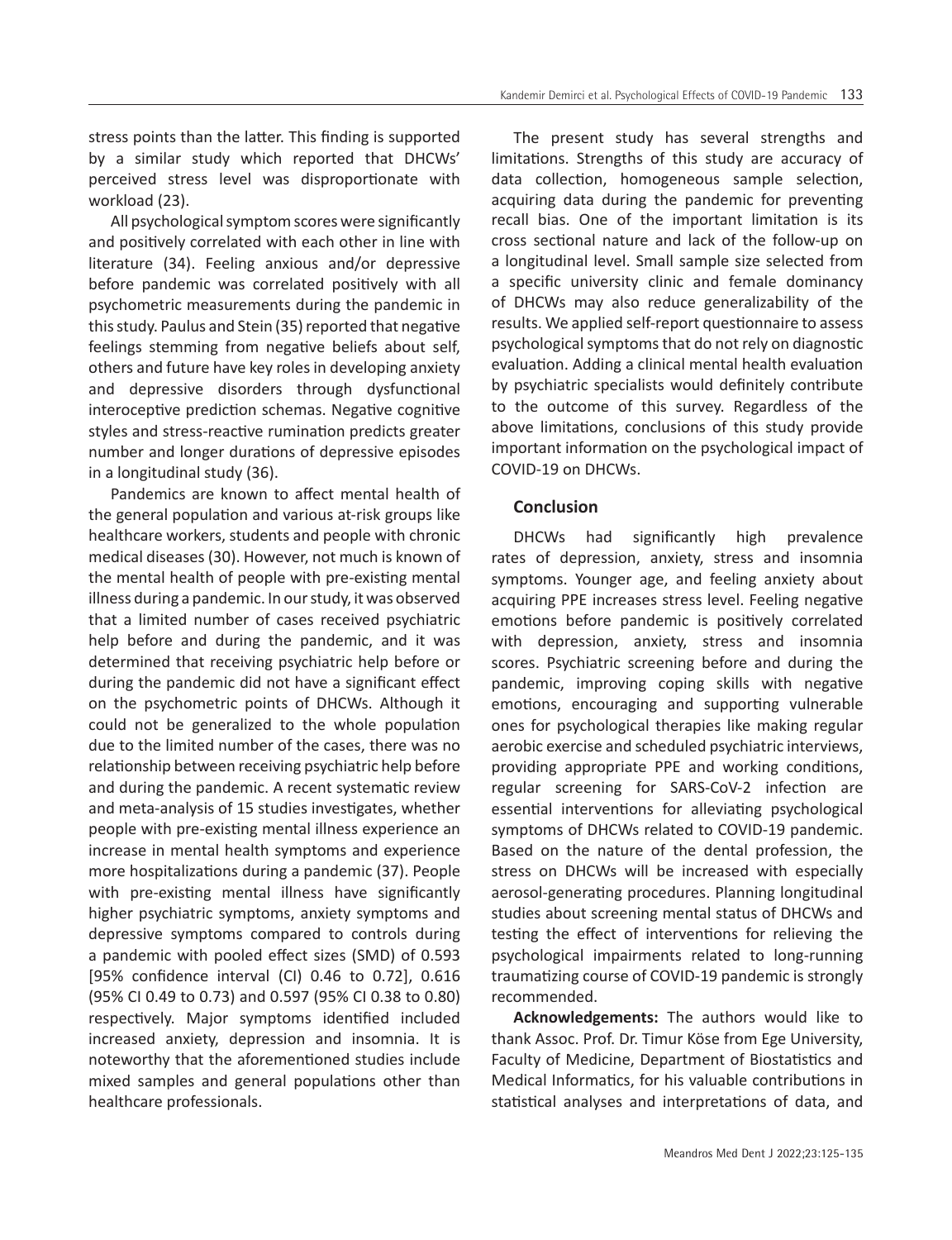Prof. Dr. Pelin Güneri for her support and valuable suggestions.

#### **Ethics**

**Ethics Committee Approval:** The present cohort study was designed as a survey and was approved by the Clinical Research Ethics Committee of Ege University Faculty of Dentistry (no: 65234543- 050.06.04, date: 29.06.2020).

**Informed Consent:** They were informed about the study in written form and only the individuals who signed the consent form were included.

**Peer-review:** Internally and externally peerreviewed.

#### **Authorship Contributions**

Surgical and Medical Practices: G.K.D., M.K.Ç. Concept: G.K.D., İ.K.B., Design: G.K.D., M.M.B., E.E., İ.K.B., M.K.Ç., Data Collection or Processing: G.K.D., M.M.B., E.E., Analysis or Interpretation: G.K.D., M.M.B., Literature Search: G.K.D., M.M.B., E.E., İ.K.B., Writing: G.K.D., M.M.B., E.E., İ.K.B.

**Conflict of Interest:** No conflict of interest was declared by the authors.

**Financial Disclosure:** The authors declared that this study received no financial support.

#### **References**

- 1. Zhu N, Zhang D, Wang W, Li X, Yang B, Song J, et al. A Novel Coronavirus from Patients with Pneumonia in China, 2019. N Engl J Med 2020; 382: 727-33.
- 2. Lu R, Zhao X, Li J, Niu P, Yang B, Wu H, et al. Genomic characterisation and epidemiology of 2019 novel coronavirus: implications for virus origins and receptor binding. Lancet 2020; 395: 565-74.
- 3. Peiris JS, Guan Y, Yuen KY. Severe acute respiratory syndrome. Nat Med 2004; 10(12 Suppl): S88-97.
- 4. Zaki AM, van Boheemen S, Bestebroer TM, Osterhaus AD, Fouchier RA. Isolation of a novel coronavirus from a man with pneumonia in Saudi Arabia. N Engl J Med 2012; 367: 1814-20.
- 5. Sabino-Silva R, Jardim ACG, Siqueira WL. Coronavirus COVID-19 impacts to dentistry and potential salivary diagnosis. Clin Oral Investig 2020; 24: 1619-21.
- 6. He F, Deng Y, Li W. Coronavirus disease 2019: What we know? J Med Virol 2020; 92: 719-25.
- 7. Ong SWX, Tan YK, Chia PY, Lee TH, Ng OT, Wong MSY, et al. Air, Surface Environmental, and Personal Protective Equipment Contamination by Severe Acute Respiratory Syndrome Coronavirus 2 (SARS-CoV-2) From a Symptomatic Patient. JAMA 2020; 323: 1610-2.
- 8. Cheng AC, Williamson DA. An outbreak of COVID-19 caused by a new coronavirus: what we know so far. Med J Aust 2020; 212: 393-4.e1.
- 9. He X, Lau EHY, Wu P, Deng X, Wang J, Hao X, et al. Temporal dynamics in viral shedding and transmissibility of COVID-19. Nat Med 2020; 26: 672-5.
- 10. Lavezzo E, Franchin E, Ciavarella C, Cuomo-Dannenburg G, Barzon L, Del Vecchio C, et al. Suppression of a SARS-CoV-2 outbreak in the Italian municipality of Vo'. Nature 2020; 584: 425-9.
- 11. Gamio L. The workers who face the greatest coronavirus risk. The New York Times (New York) 2020 March 15. Available from URL: https://www.nytimes.com/interactive/2020/03/15/business/ economy/coronavirus-worker-risk.html. Last Accessed: 15 Mar, 2020.
- 12. Kampf G, Todt D, Pfaender S, Steinmann E. Persistence of coronaviruses on inanimate surfaces and their inactivation with biocidal agents. J Hosp Infect 2020; 104: 246-51.
- 13. Xu J, Li Y, Gan F, Du Y, Yao Y. Salivary Glands: Potential Reservoirs for COVID-19 Asymptomatic Infection. J Dent Res 2020; 99: 989.
- 14. To KK, Tsang OT, Yip CC, Chan KH, Wu TC, Chan JM, et al. Consistent Detection of 2019 Novel Coronavirus in Saliva. Clin Infect Dis 2020; 71: 841-3.
- 15. The American Dental Association. ADA Recommending Dentists Postpone Elective Procedures. Available online: https://tinyurl. com/wpp647r (accessed on 16 March 2020).
- 16. Centers for Disease Control and Prevention. CDC Recommendation: Postpone Non- Urgent Dental Procedures, Surgeries, and Visits. Available online: https://www.cdc.gov/ oralhealth/infectioncontrol/statement-COVID.html (accessed on 27 March 2020).
- 17. Xiang YT, Yang Y, Li W, Zhang L, Zhang Q, Cheung T, et al. Timely mental health care for the 2019 novel coronavirus outbreak is urgently needed. Lancet Psychiatry 2020; 7: 228-9.
- 18. Liu S, Yang L, Zhang C, Xiang YT, Liu Z, Hu S, et al. Online mental health services in China during the COVID-19 outbreak. Lancet Psychiatry 2020; 7: e17-8.
- 19. Lovibond PF, Lovibond SH. The structure of negative emotional states: comparison of the Depression Anxiety Stress Scales (DASS) with the Beck Depression and Anxiety Inventories. Behav Res Ther 1995; 33: 335-43.
- 20. Hekimoglu L, Altun ZO, Kaya EZ, Bayram N, Bilgel N. Psychometric properties of the Turkish version of the 42 item Depression Anxiety Stress Scale (DASS-42) in a clinical sample. Int J Psychiatry Med 2012; 44: 183-98.
- 21. Bastien CH, Vallières A, Morin CM. Validation of the Insomnia Severity Index as an outcome measure for insomnia research. Sleep Med 2001; 2: 297-307.
- 22. Boysan M, Gülec M, Besiroglu L, Kalafat T. Psychometric properties of the Insomnia Severity Index in Turkish sample. Anadolu Psikiyatri Derg 2010; 11: 248-52.
- 23. Shacham M, Hamama-Raz Y, Kolerman R, Mijiritsky O, Ben-Ezra M, Mijiritsky E. COVID-19 Factors and Psychological Factors Associated with Elevated Psychological Distress among Dentists and Dental Hygienists in Israel. Int J Environ Res Public Health 2020; 17: 2900.
- 24. Uçan Yarkaç F, Tekin Atay Ü, Dinçer NN, Öncü E. Evaluation of dentists' stress and anxiety levels in the COVID-19 pandemic. Int Dent Res 2021;11(Suppl 1): 259-65.